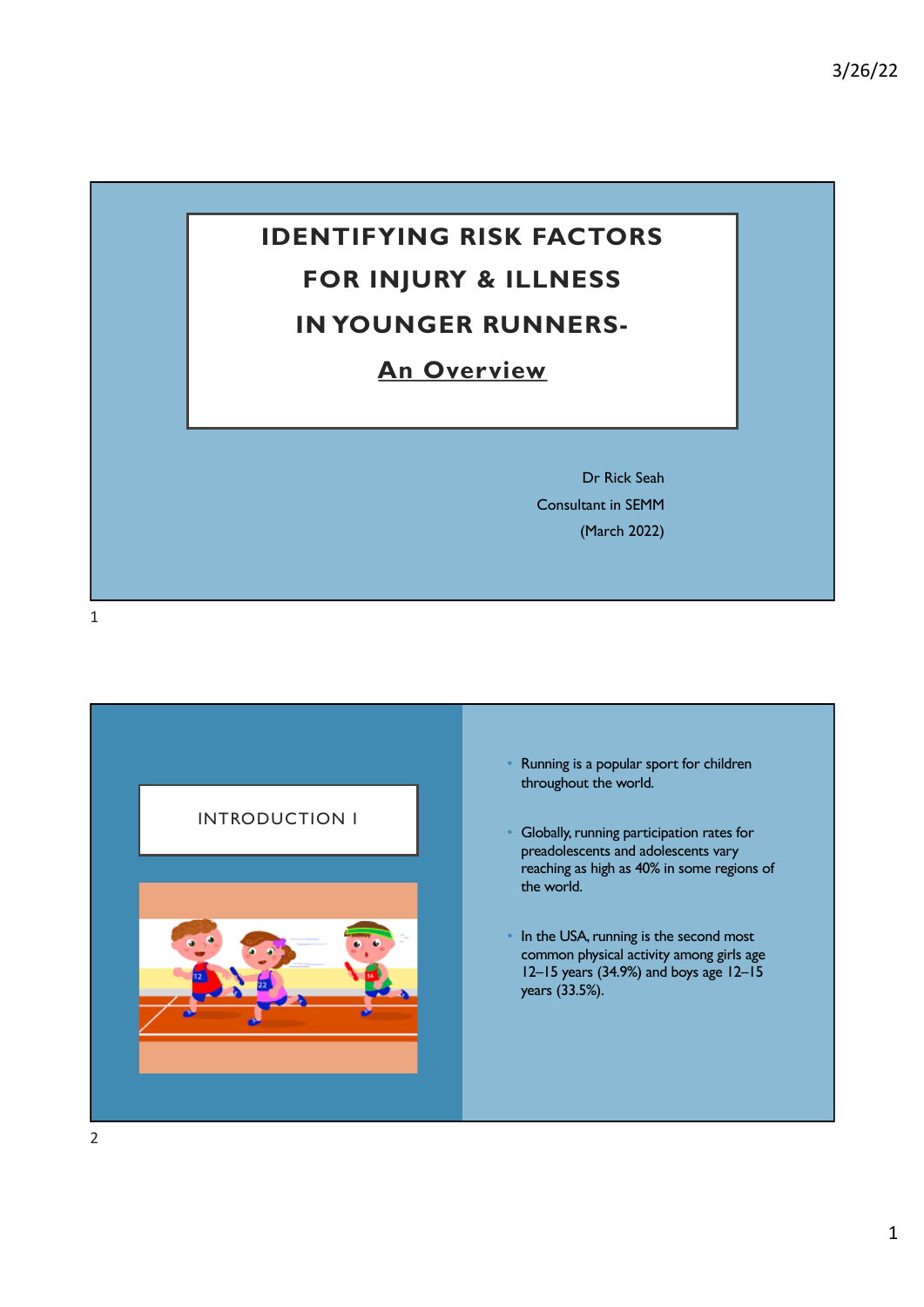

- With the growth of participation in youth running, there has been an observed increase in the number of running-related injuries.
- Most injuries are minor in nature, involving sprains, strains and apophyseal injuries.
- More serious injuries, including stress fractures or physeal injuries, are much far less common.

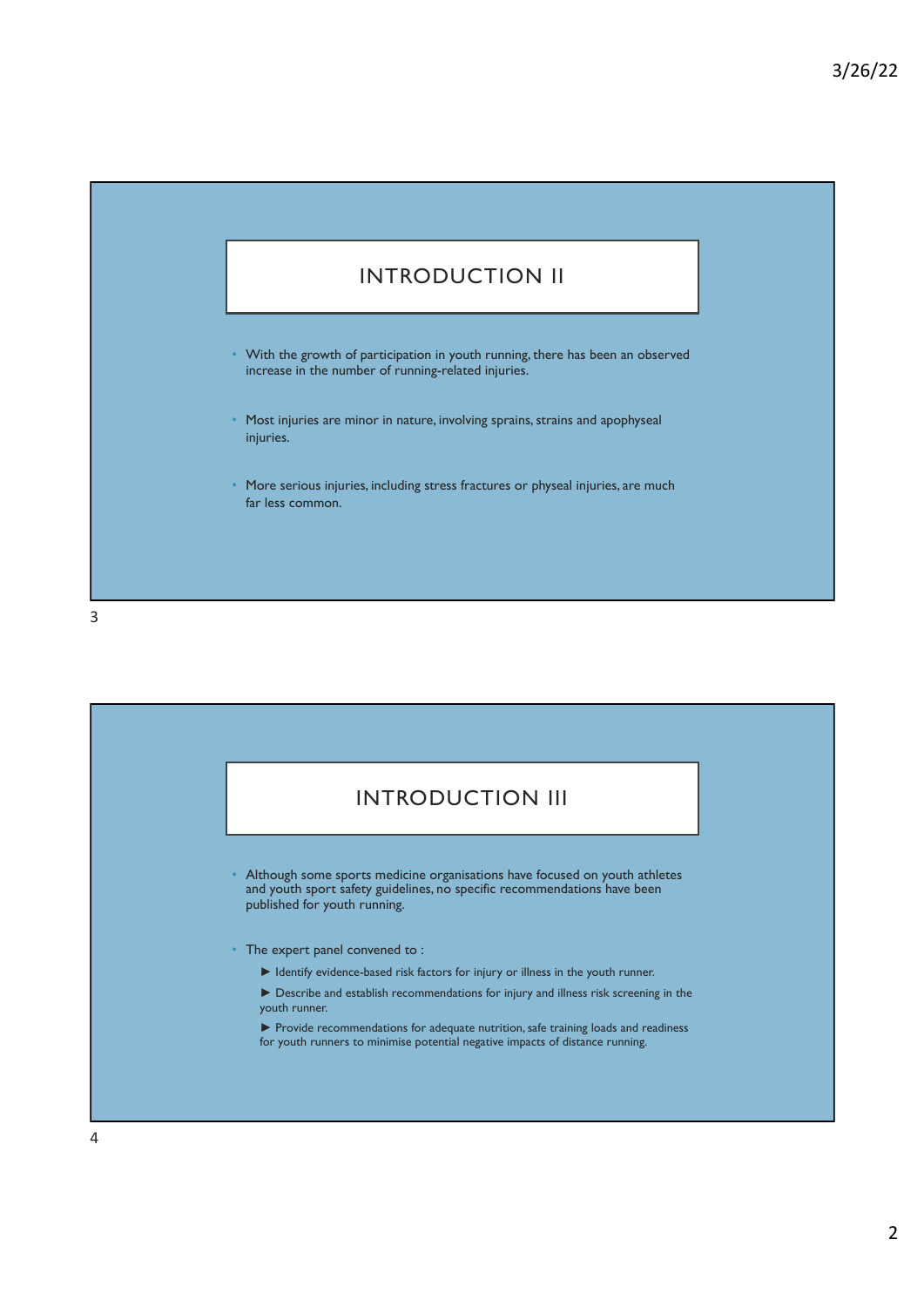#### ALL INJURIES: GENDER

• Evidence strongly supports girls are at higher risk for running related injury and greater time loss from injury than boys.

• *Strength of recommendation taxonomy (SORT): A*

5

#### STRENGTH OF RECOMMENDATION TAXONOMY-(SORT) SORT BMJ's Clinical Evidence **CEBM** A. Recommendation based on consistent<br>and good quality patient-oriented<br>evidence A. Consistent level 1 studies Beneficial Likely to be beneficial<br>Likely to be ineffective or harmful<br>(recommendation against)<br>Unlikely to be beneficial<br>(recommendation against) B. Recommendation based on<br>inconsistent or limited-quality patient-<br>oriented evidence B. Consistent level 2 or 3 studies or<br>extrapolations from level 1 studies C. Level 4 studies or extrapolations from<br>level 2 or 3 studies level 2 or 3 studies<br>D. Level 5 evidence or troublingly<br>inconsistent or inconclusive studies of<br>any level C. Recommendation based on consensus,<br>usual practice, disease-oriented<br>evidence, case series for studies of<br>treatment or screening, and/or opinion Unknown effectiveness SORT, Strength Of Evidence Taxonomy; CEBM, Centre for Evidence-Based Medicine; BMJ, BMJ Publishing Group. Table 3. Suggested Walkovers between Taxonomies for Assessing the Strength of a Recommendation Based on a Body of Evidence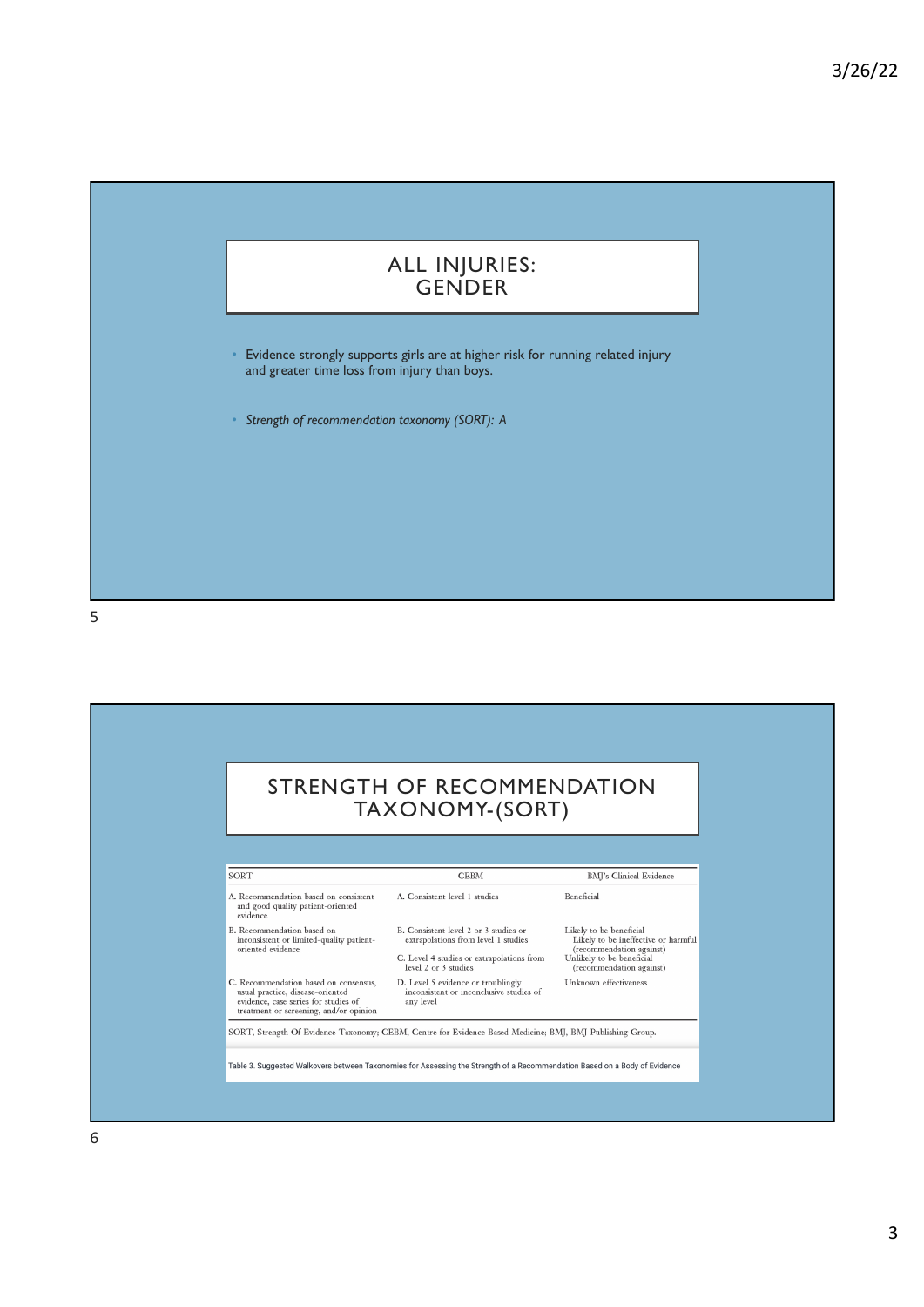#### ALL INJURIES: PREVIOUS INJURY

• Evidence strongly supports prior injury as risk factor for future injury in the lower extremity in adolescent runners.

• *Strength of recommendation taxonomy (SORT): A*

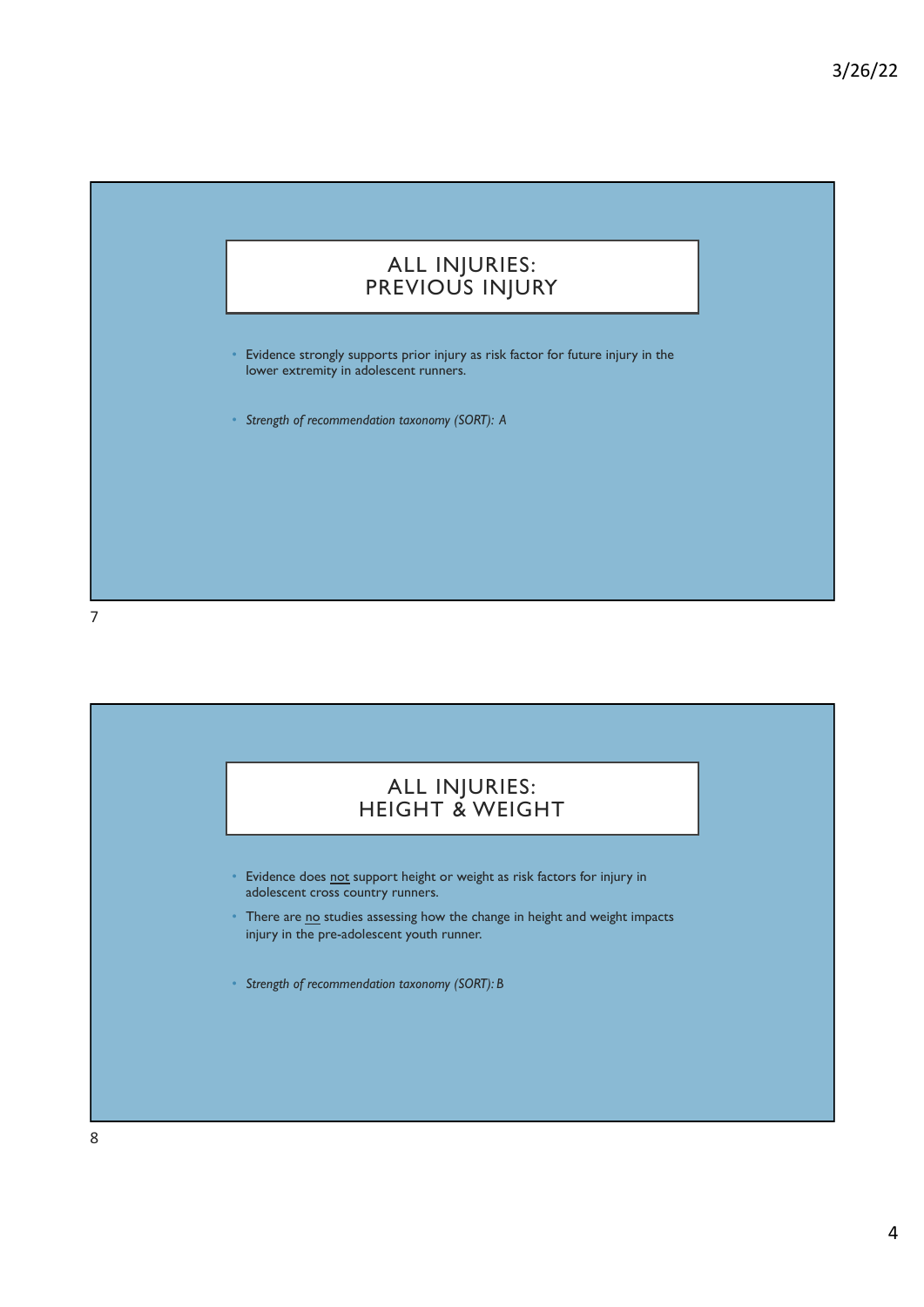#### ALL INJURIES: BODY MASS INDEX (BMI)

- Evidence supports low-normal BMI as a risk factor for stress fracture in adolescent girls.
- Higher BMI may be a risk factor for medial tibial stress syndrome (MTSS) in adolescent cross country runners.
- There are no studies assessing how the change in BMI impacts injury in the pre- adolescent youth runner.
- *Strength of recommendation taxonomy (SORT): B*

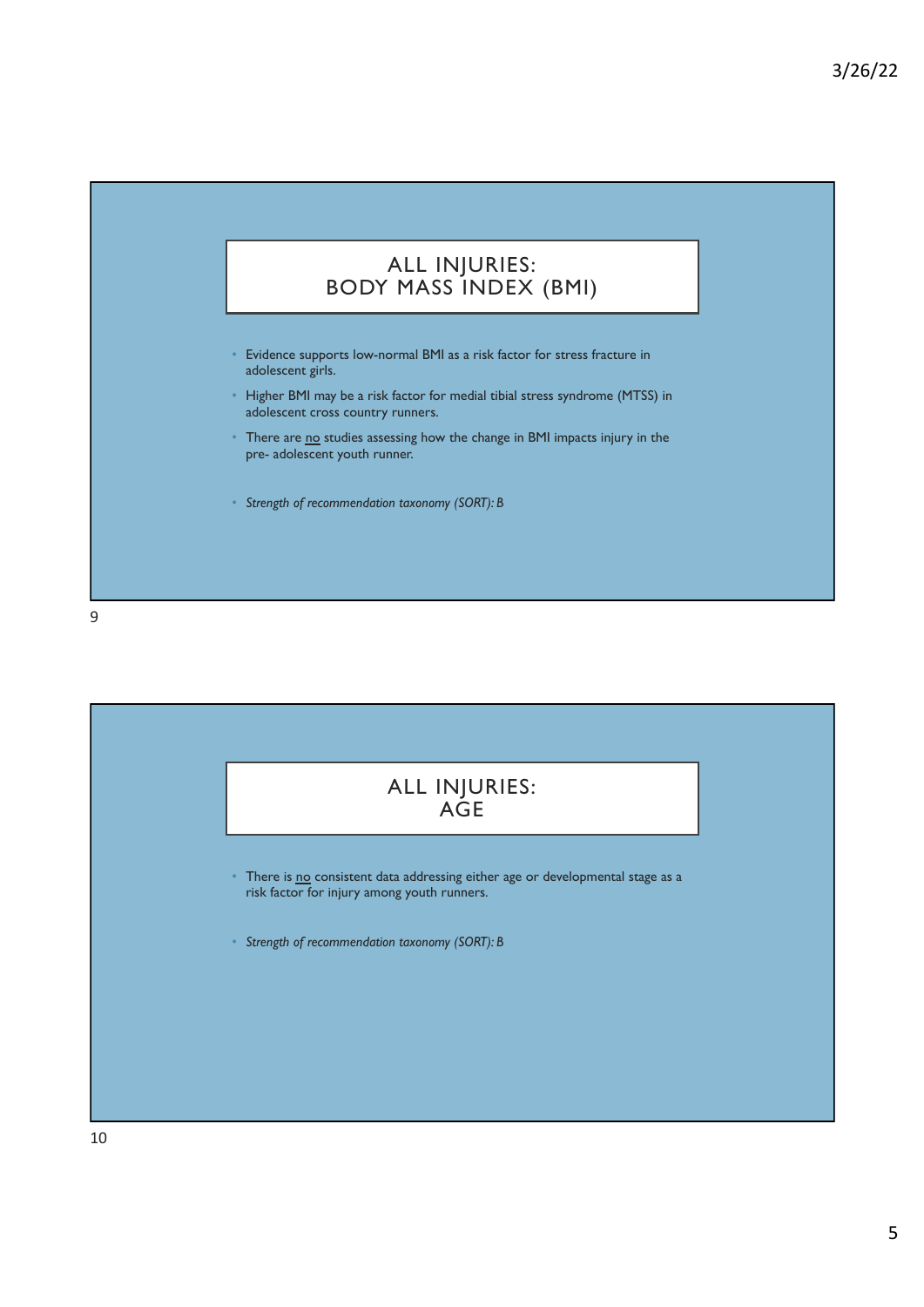#### ALL INJURIES: ALIGNMENT & STRENGTH

• Limited evidence supports quadriceps angle >20 degrees, muscle weakness (hip abductors, knee extensor and knee flexors), and leg-length inequality (boys >1.5 cm) as risk factors for injury in youth runners.

• *Strength of recommendation taxonomy (SORT): B*

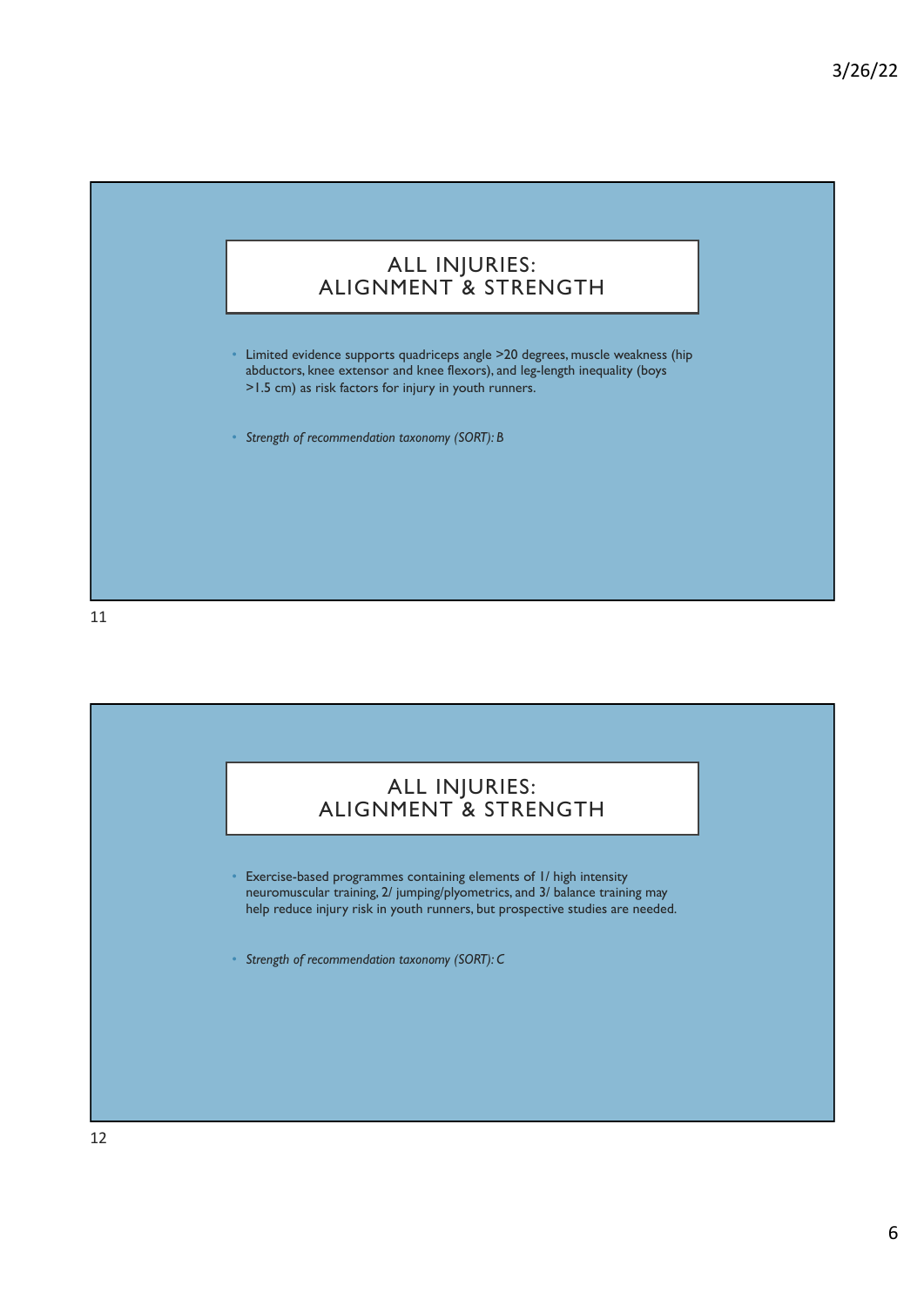

• Limited evidence supports primary amenorrhea, BMI < 19, prior participation in gymnastics or dance and prior fracture as risk factors for bone stress injury in female adolescent runners.

• *Strength of recommendation taxonomy (SORT): B*

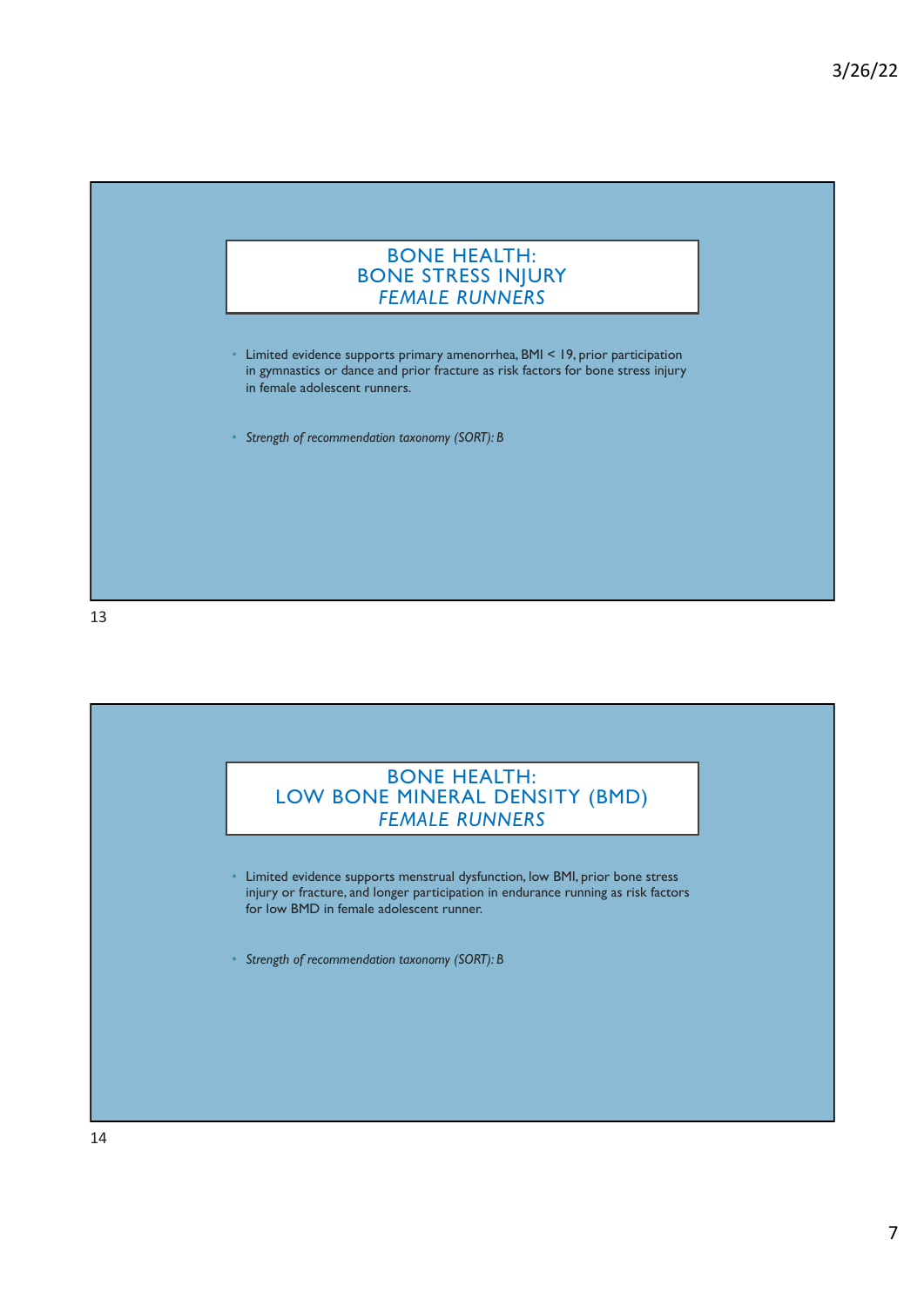

• Limited evidence for risk factors for low BMD in male runners include: low BMI, prior bone stress injury, low dairy intake, running>30 miles per week, and the belief that being thinner leads to faster running performances.

• *Strength of recommendation taxonomy (SORT): B*